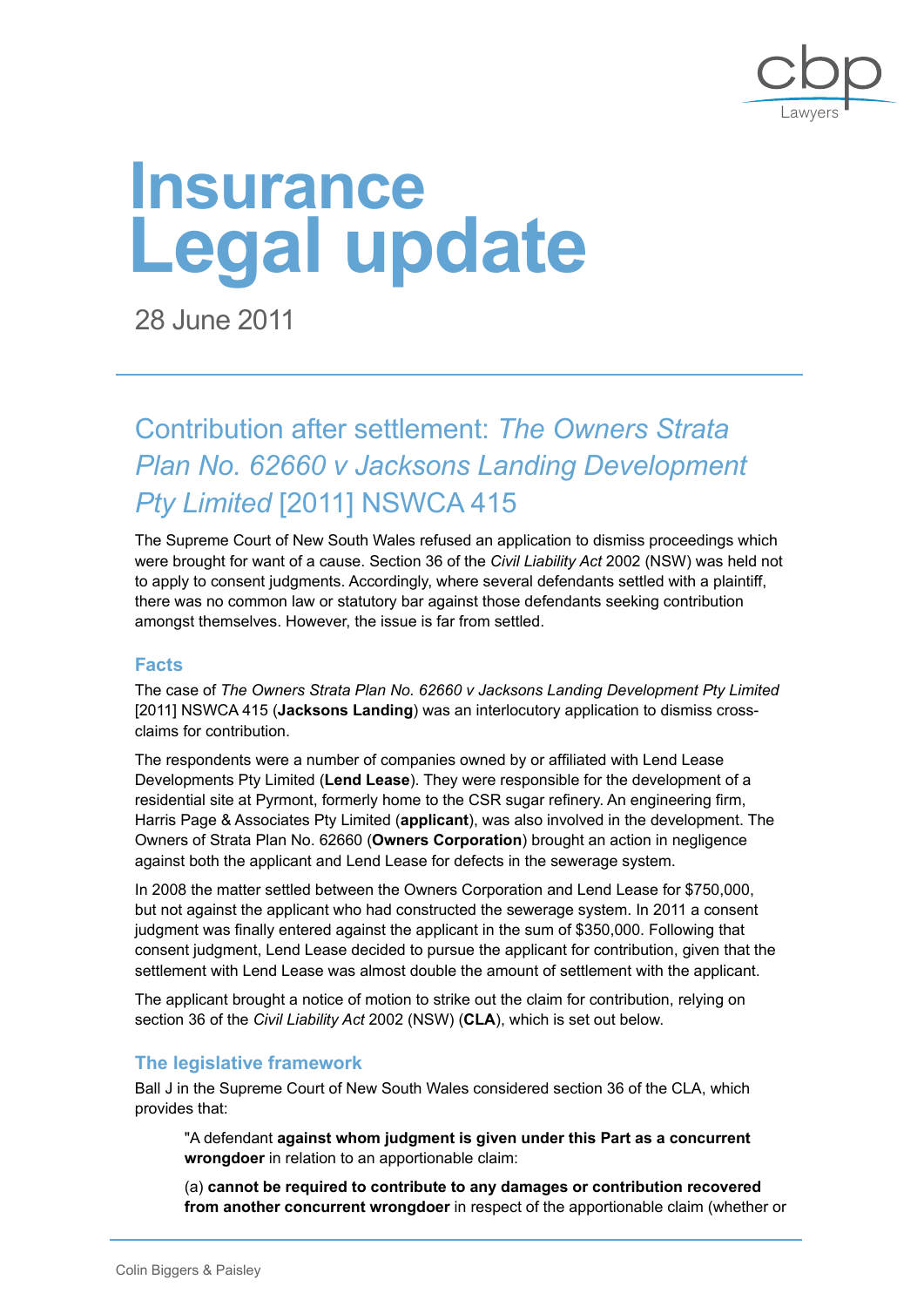

not the damages or contribution are recovered in the same proceedings in which judgment is given against the defendant), and

(b) cannot be required to indemnify any such wrongdoer [emphasis added]."

The applicant relied on section 36 to argue that there was no cause of action against it. Accordingly, the applicant sought an order to strike out the cross-claims under rule 13.4(1)(b) of the *Uniform Civil Procedure Rules 2005* (NSW), which provides that:

"If in any proceedings it appears to the court that in relation to the proceedings generally or in relation to any claim for relief in the proceedings:

...

(b) no reasonable cause of action is disclosed ...

the court may order that the proceedings be dismissed generally or in relation to the claim."

## **Interpretation: a three limb test for section 36**

Ball J set out three limbs to be satisfied under section 36 before that section would operate to exclude a claim for contribution. Only two of the three were satisfied in this case, and the application accordingly failed. The limbs were:

#### *1 Is the claim apportionable?*

First, his Honour noted that the negligence action for defective works was well within the meaning of an "apportionable claim" as defined in section 34 of the CLA. An apportionable claim includes an action for economic loss or property damage arising from a failure to take reasonable care (excluding personal injury). This limb was satisfied.

#### *2 Is the object of the claim a "defendant against whom judgment is given"?*

Second, looking at the facts and history of the case, it was clear to his Honour that a judgment had been given against the applicant. The fact that the judgment had been obtained by consent was irrelevant. It was nonetheless a judgment against the applicant who subsequently became the defendant in a claim for contribution.

#### *3 Was judgment "given under [Part 4 of the CLA]"?*

The application fell in the third limb. That limb required the judgment to have been given under Part 4 of the CLA. Ball J held that in this case it was:

"reasonably arguable that the judgment obtained against Harris Page was not a judgment 'given under this part' and that it was not obtained against Harris Page as a "concurrent wrongdoer" (at [16])."

His Honour relied on *Reinhold v New South Wales Lotteries Corporation (No 2)* [2008] NSWSC where Barrett J held that the term "claims" in Part 4 of the CLA refers to "determined or decided claims that have been established as sources of liability" and that a person can only be a concurrent wrongdoer once the court has made such a finding (*Reinhold* at [18]). Before someone can be named a "wrongdoer" at all, the court must have found that person partly responsible for the alleged loss or damage.